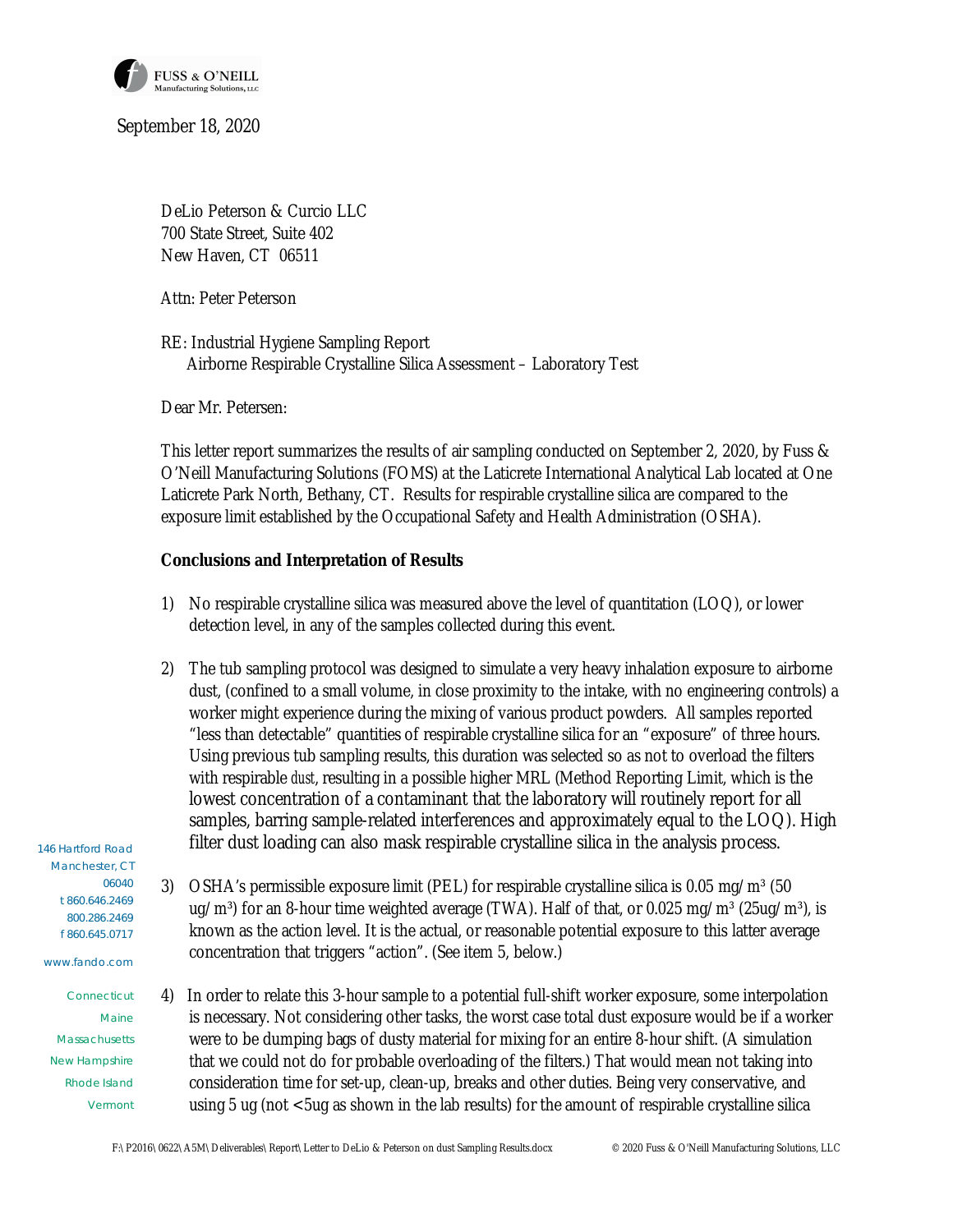

## September 18, 2020

deposited on the filter after three hours, would equate to 13.3 ug of respirable crystalline silica after eight hours. This translates to what is essentially a maximum concentration of 11.1 ug/m<sup>3</sup> as an 8-hour average exposure. This compares very favorably to the OSHA action level of 25 ug/m<sup>3</sup> for respirable crystalline silica.

5) As previously described, the relevant sections of the OSHA construction standard for respirable crystalline silica, 29CFR 1926.1153, read as follows (emphasis added):

 1926.1153(d)(2)(i) - *The employer shall assess the exposure of each employee who is or* **may reasonably be expected to be exposed to respirable crystalline silica at or above the action level** *in accordance with either t***he performance option** *in paragraph (d)(2)(ii) or the scheduled monitoring option in paragraph (d)(2)(iii) of this section.*

 1926.1153(d)(2)(ii) - The performance option states: "*The employer shall assess the 8-hour TWA exposure for each employee on the basis of any combination of air monitoring data or* **objective data** *sufficient to accurately characterize employee exposures to respirable crystalline silica."*

 1926.1153(b) - Objective data is defined as "*information, such as air monitoring data from industry-wide surveys or calculations based on the composition of a substance, demonstrating employee exposure to respirable crystalline silica associated with a particular product or material or a specific process, task or activity."* OSHA goes on to specify that *"the data must reflect workplace conditions closely resembling* **or with a higher exposure potential** *than the processes, types of material, control methods, work practices and environmental conditions in the employer's current operations."*

6) The objective data gathered from this lab sampling, along with the simulation assumptions made by Laticrete, should demonstrate compliance with OSHA's exposure assessment requirement for respirable crystalline silica. The data should also show that a worker would not reasonably be expected to have an exposure to respirable crystalline silica over the action level while specifically performing mixing of these products at the frequencies simulated, for up to an entire 8-hour shift.

146 Hartford Road Manchester, CT 06040 t 860.646.2469 800.286.2469 f 860.645.0717 www.fando.com **Connecticut** Maine Massachusetts New Hampshire Rhode Island Vermont **Analysis: Respirable Crystalline Silica** Analytical Method: X-Ray Diffraction; Modified NIOSH 7500/mod. OSHA ID-142 7500 Collection Media: PVC Pre-weighed 37mm Analysis Dates: September 4-8, 2020